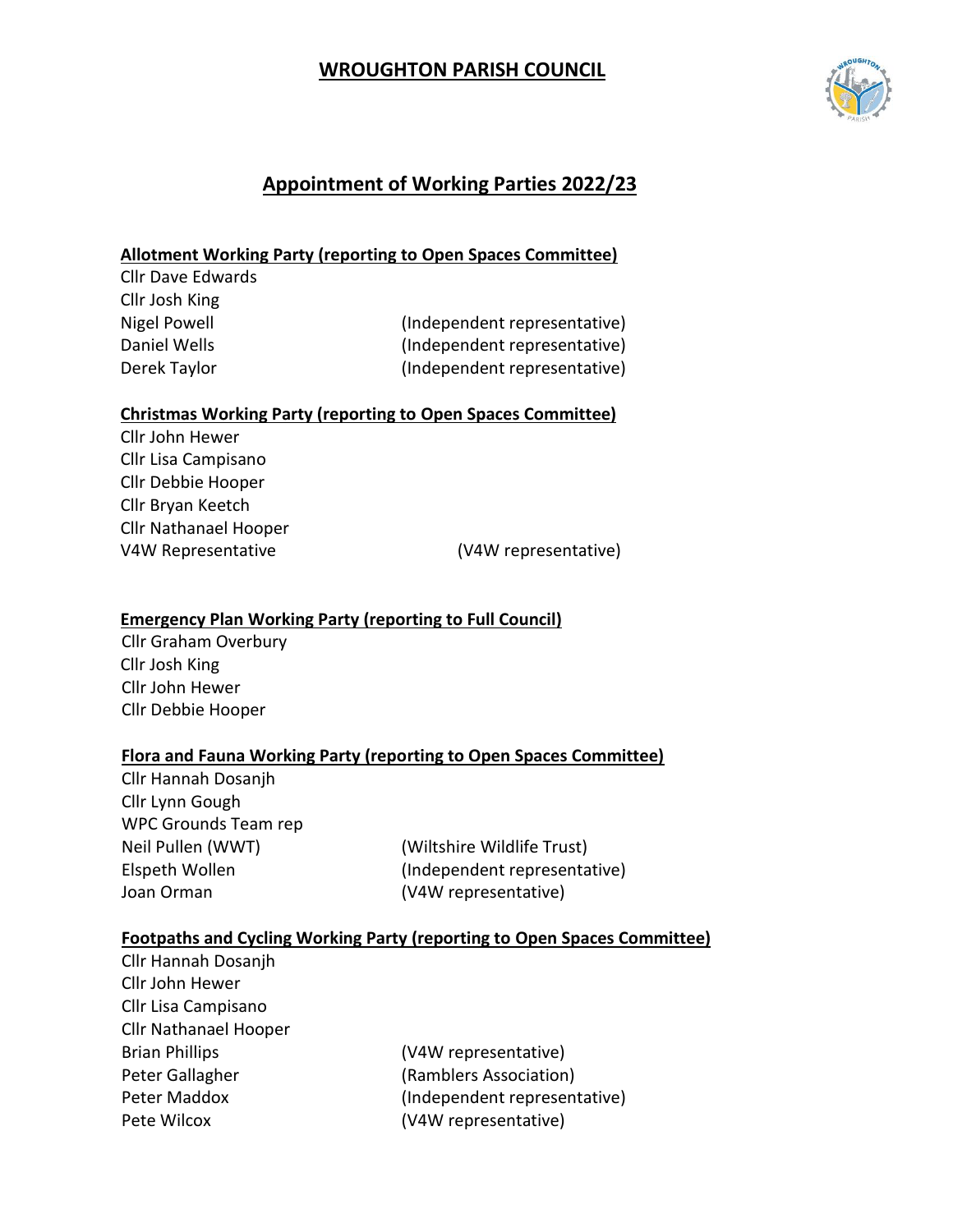# **WROUGHTON PARISH COUNCIL**



# **Kings Farm Wood (reporting to Full Council)**

Cllr John Hewer Ward Cllr Cathy Martyn Vacancy Vacancy Wiltshire Wildlife Trust rep Vacancy for SBC Officer Jane Lane (Independent representative)

#### **Play Area Working Party (reporting to Community Assets Committee)**

Cllr Lisa Campisano Cllr Hannah Dosanjh Cllr Debbie Hooper Cllr Nathanael Hooper Cllr Josh King Cllr Graham Overbury Emma Bullman (Independent representative)

#### **Recruitment Working Party (reporting to Finance & General Purposes Committee)**

Cllr Lisa Campisano Cllr John Hewer Cllr Graham Overbury Cllr Bryan Keetch

#### **Response Working Party (reporting to relevant committee or Full Council)**

Cllr John Hewer Cllr Lisa Campisano Cllr Graham Overbury

### **Sports & Youth Facilities Working Party (relevant Committee)**

| Cllr John Hewer             |                                     |
|-----------------------------|-------------------------------------|
| <b>Cllr Graham Overbury</b> |                                     |
| Carol Clark                 | (Independent representative)        |
| Gareth Jones                | (Chair to the Ellendune Hall Trust) |
| <b>Billy Smith</b>          | (1st Wroughton Scouts)              |
| Ross McLee                  | (1st Wroughton Scouts)              |
| Matt Bather                 | (Independent representative)        |
| Neil Maule                  | (Wroughton Youth FC)                |
| Paul Brown                  | (Wroughton Youth FC)                |
|                             |                                     |